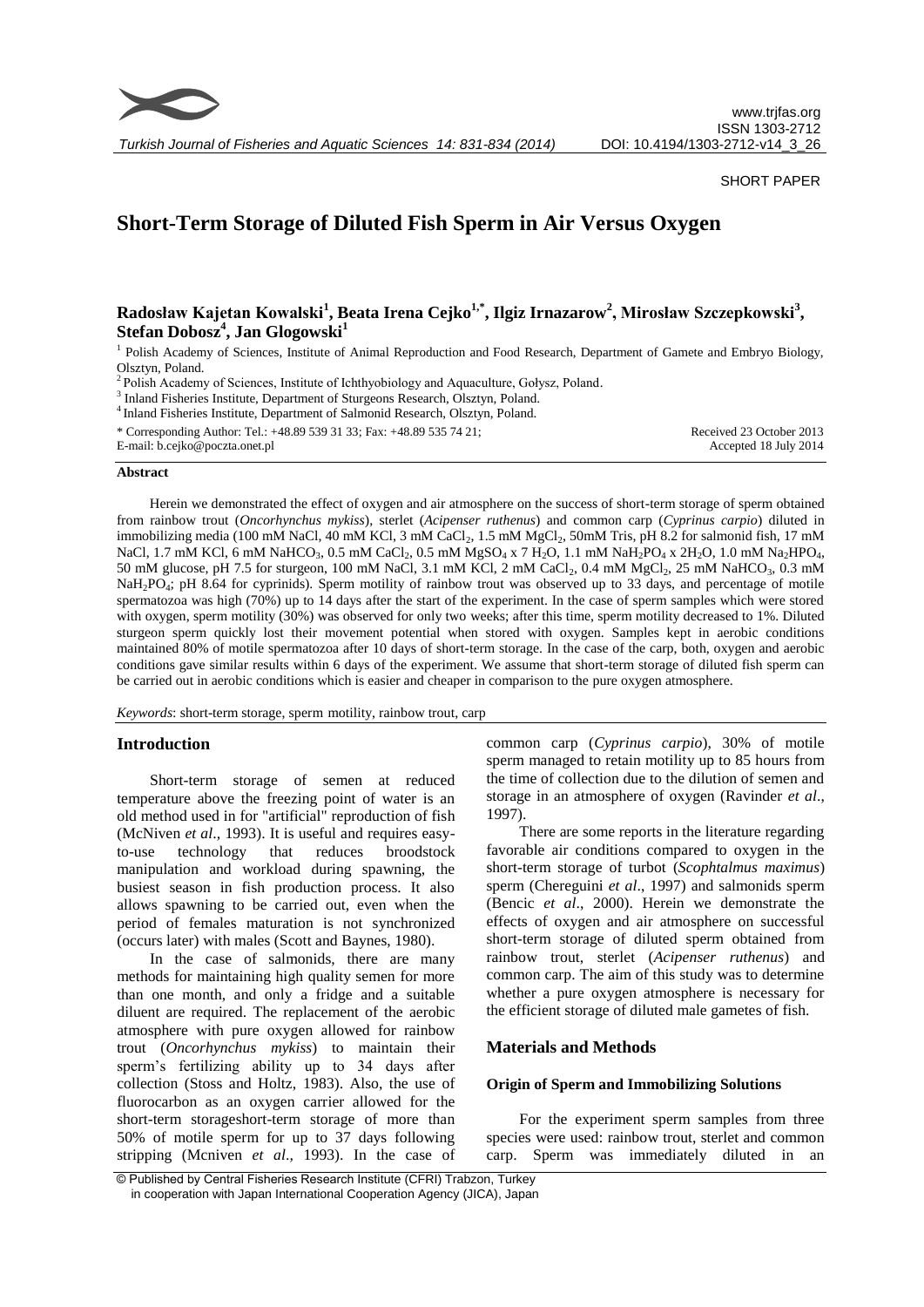immobilizing solution after stripping. All immobilizing solutions were chosen in preliminary experiments from several solutions for each species proposed in the literature. For the rainbow trout sperm an ASP buffer was used (Morisawa and Morisawa, 1988) containing 100 mM NaCl, 40 mM KCl, 3 mM CaCl<sub>2</sub>, 1.5 mM  $MgCl<sub>2</sub>$ , and 50 mM Tris (pH 8.2). For the sterlet sperm, a buffered solution was used as given by Chulhong and Chapman (2005) which consisted of 17 mM NaCl, 1.7 mM KCl, 6 mM NaHCO<sub>3</sub>, 0.5 mM CaCl<sub>2</sub>, 0.5 mM MgSO<sub>4</sub> x 7 H<sub>2</sub>O, 1.1 mM NaH<sub>2</sub>PO<sub>4</sub> x 2H<sub>2</sub>O, 1.0 mM Na<sub>2</sub>HPO<sub>4</sub>, and 50 mM glucose (pH 7.5). For the common carp sperm a TLP buffer was used as an immobilizing solution  $(100 \text{ mM NaCl}, 3.1 \text{ mM KCl}, 2 \text{ mM CaCl}, 0.4 \text{ mM})$  $MgCl<sub>2</sub>$ , 25 mM NaHCO<sub>3</sub>, and 0.3 mM NaH<sub>2</sub>PO<sub>4</sub> (pH) 8.64) (Bavister, 1989) supplemented with 200 UI ml-1 penicillin (Table 1).

#### **Sperm Dilution and Short-term storage**

The sperm of the rainbow trout and sterlet was diluted in 1:3 ratio, whereas common carp sperm was diluted in a 1:30 ratio. Diluted sperm samples (1 ml each) were kept in open vials placed in bags filled with oxygen or in closed vials at 4°C. Oxygen was changed every 24 h, and all samples were gently mixed twice a day to prevent the sedimentation of spermatozoa. The layer of diluted sperm in 0.5 ml eppendorf tubes was approximately 2 mm thick.

#### **Sperm Motility Analysis**

For rainbow trout sperm the activation buffer used contained 1 mM  $CaCl<sub>2</sub>$ , 20 mM Tris, 30 mM glycine and 125 mM NaCl, (pH 9.0) (Billard, 1977), supplemented with 0.5% bovine serum albumin (BSA) (Sigma-Aldrich, St. Louis, MO, USA). For sterlet sperm activation, a buffer containing 10 mM Tris-HCl, 20 mM NaCl and 2 mM CaCl<sub>2</sub> (pH  $8.5$ ) (Jähnichen *et al*., 1999) supplemented with 0.5% BSA was used. For common carp, a sperm activation buffer containing 68 mM NaCl and 50 mM urea (pH 7.7) (Woynarovich and Woynarovich, 1980) supplemented with 0.5% BSA was used.

Sperm motility was recorded in three-day intervals (rainbow trout), one-, four-, seven- and tenday intervals (sterlet), and one-day intervals (common carp). Diluted sperm samples were mixed with activation media (between 1:100 to 1:400, depending on sperm concentration). Activated sperm was placed on Teflon-coated slide glasses (Tekdon, Inc., Myakka City, FL, USA) and covered with standard cover slips. Sperm movement was recorded six seconds after activation. The evaluation of sperm motility was performed by subjective method by one observer with the use of an Olympus BX51 microscope.

#### **Statistical Analysis**

The results were statistically analyzed using GraphPad Prism software (GraphPad Prism Software Inc., San Diego, CA, USA). A two-way ANOVA was applied to compare sperm motility percentage at different time points. Differences between groups were identified using a Bonferroni *post hoc* test.

#### **Results**

Rainbow trout sperm maintained a high motility percentage (70%) up to 14 days after the start of the experiment. Motility of about 20% spermatozoa was observed up to 33 days when stored in atmospheric air conditions (Figure 1A). Sterlet sperm preserved in an pure oxygen atmosphere rapidly lost their motility potential, but in atmospheric air conditions, almost 80% of spermatozoa remained motile up to ten days from sperm sampling (Figure 1B). About 40% of common carp sperm stored in both oxygen and air conditions remained of motile on day 4 of short-term storage (Figure 1C).

### **Discussion**

In present study we tested the hypothesis that a pure oxygen atmosphere is beneficial during shortterm storage of diluted fish sperm. We found that samples of fish sperm diluted with species-specific extenders had better capabilities to be stored in aerobic conditions versus a pure oxygen atmosphere.

|                                  | Immobilizing solutions        |                              |                           |
|----------------------------------|-------------------------------|------------------------------|---------------------------|
| Compositions                     | ASP                           | SВ                           | <b>TLP</b>                |
|                                  | (Morisawa and Morisawa, 1988) | (Chulhong and Chapman, 2006) | (Bavister et al., 1989)   |
| NaCl                             | $100 \text{ mM}$              | $17 \text{ mM}$              | $100 \text{ mM}$          |
| KCl                              | $40 \text{ mM}$               | $1.7 \text{ }\mathrm{mM}$    | $3.1 \text{ mM}$          |
| CaCl <sub>2</sub>                | $3.0 \text{ mM}$              | $0.5 \text{ }\mathrm{mM}$    | $2.0 \text{ mM}$          |
| MgCl <sub>2</sub>                | $1.5 \text{ }\mathrm{mM}$     |                              | $0.4 \text{ }\mathrm{mM}$ |
| NaHCO <sub>3</sub>               |                               | $6.0 \text{ mM}$             | $25 \text{ mM}$           |
| NaH <sub>2</sub> PO <sub>4</sub> | ۰                             | $1.1 \text{ }\mathrm{mM}$    | $0.3$ mM                  |
| Na <sub>2</sub> HPO4             |                               | $1.0 \text{ }\mathrm{mM}$    | ۰                         |
| $MgSO_4x7H_2O$                   |                               | $0.5 \text{ }\mathrm{mM}$    |                           |
| <b>Tris</b>                      | $50 \text{ mM}$               | $\overline{\phantom{a}}$     |                           |
| Glucose                          |                               | $50 \text{ mM}$              |                           |
| pH                               | 8.2                           | 7.5                          | 8.64                      |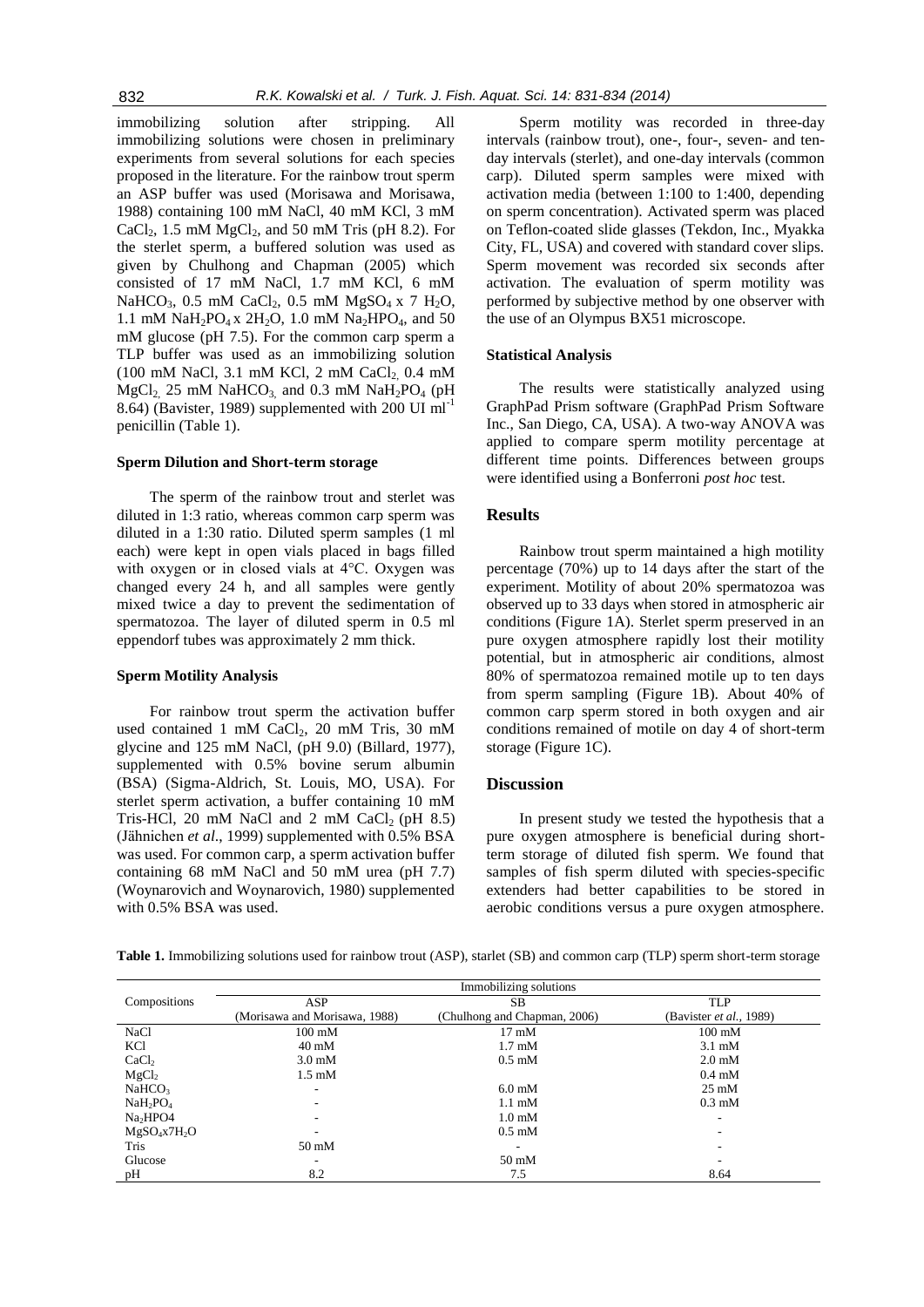

**Figure 1.** Effect of the pure oxygen atmosphere and aerobic atmosphere on rainbow trout (A), sterlet (B), and common carp (C), sperm motility. Upper-case letter indicate statistical difference for samples maintained in air atmosphere (●) and lowercase letter indicate difference for samples maintained with use of oxygen atmosphere (○).

This assumption was confirmed for two species from two different orders of fish–rainbow trout (*Salmoniformes)*, sterlet (*Acipenseriformes)*. In case of common carp (*Cypriniformes)* we found that an oxygen atmosphere was not superior in comparison to natural aerobic conditions. This is an important step towards developing efficient and easy methods for fish sperm handling in hatcheries.

Undiluted sperm of rainbow trout have a higher survival rate when stored in oxygen conditions (Billard, 1981). In our study we found that when diluted with ASP (artificial seminal plasma, Morisawa and Morisawa, 1988) rainbow trout sperm has a better motility rate when stored in anaerobic conditions versus a pure oxygen atmosphere. However, during the first ten days there was no difference in sperm motility between both storing conditions. Aerobic conditions allows about 50% of spermatozoa to stay motile at up to twenty days from sperm sampling, whereas sperm preserved in oxygen conditions was immotile at this time. Our results support the data of McNiven *et al*. (1993) and Bencic *et al*. (2000) who found that sperm maintained in limited air conditions can survive longer than sperm stored in an oxygen atmosphere. Free radicals derived from an oxygen atmosphere probably cause oxidative damages to sperm and therefore reduce their survival rate, as is known for mammalian sperm (du Plessis *et al*., 2008).

Similarly, sterlet sperm motility was reduced when a pure oxygen atmosphere was provided, and the spermatozoa became completely immotile after ten days of storage in oxygen. At the same time,

samples preserved in aerobic atmospheric conditions consisted of more than 70% motile spermatozoa. Our data support the findings of Chulhong and Chapman (2005) who showed that the short term storage of sturgeon sperm can be successfully accomplished without the use of a pure oxygen atmosphere. Our data indicate that negative effects due to an oxygen atmosphere occurred more rapidly in sterlet sperm than in trout sperm. Further studies are necessary to explain why sturgeon sperm is more sensitive to the negative influence of a pure oxygen atmosphere.

In our study, we found that an oxygen atmosphere was not beneficial for the short-term storage of common carp sperm within four days. In both pure oxygen and atmospheric conditions, sperm motility decreased from about 60% to about 40%. However, common carp sperm can be stored up to sixteen days with a loss of only 20% of sperm motility, and the beneficial effects of an oxygen atmosphere could be seen only for the first six days of storage (Saad *et al*., 1988). This data together with our results suggest that, for practice, the short-term storage of diluted common carp sperm can be carried out without the use of a pure oxygen atmosphere. Our data also suggest that fish sperm diluted with a species-specific extender does not need an oxygen atmosphere for the prolongation of their lifespan. We postulate that the short-term storage of diluted samples of fish sperm can be carried out in aerobic atmospheric conditions, which are easier and cheaper in comparison to pure oxygen conditions.